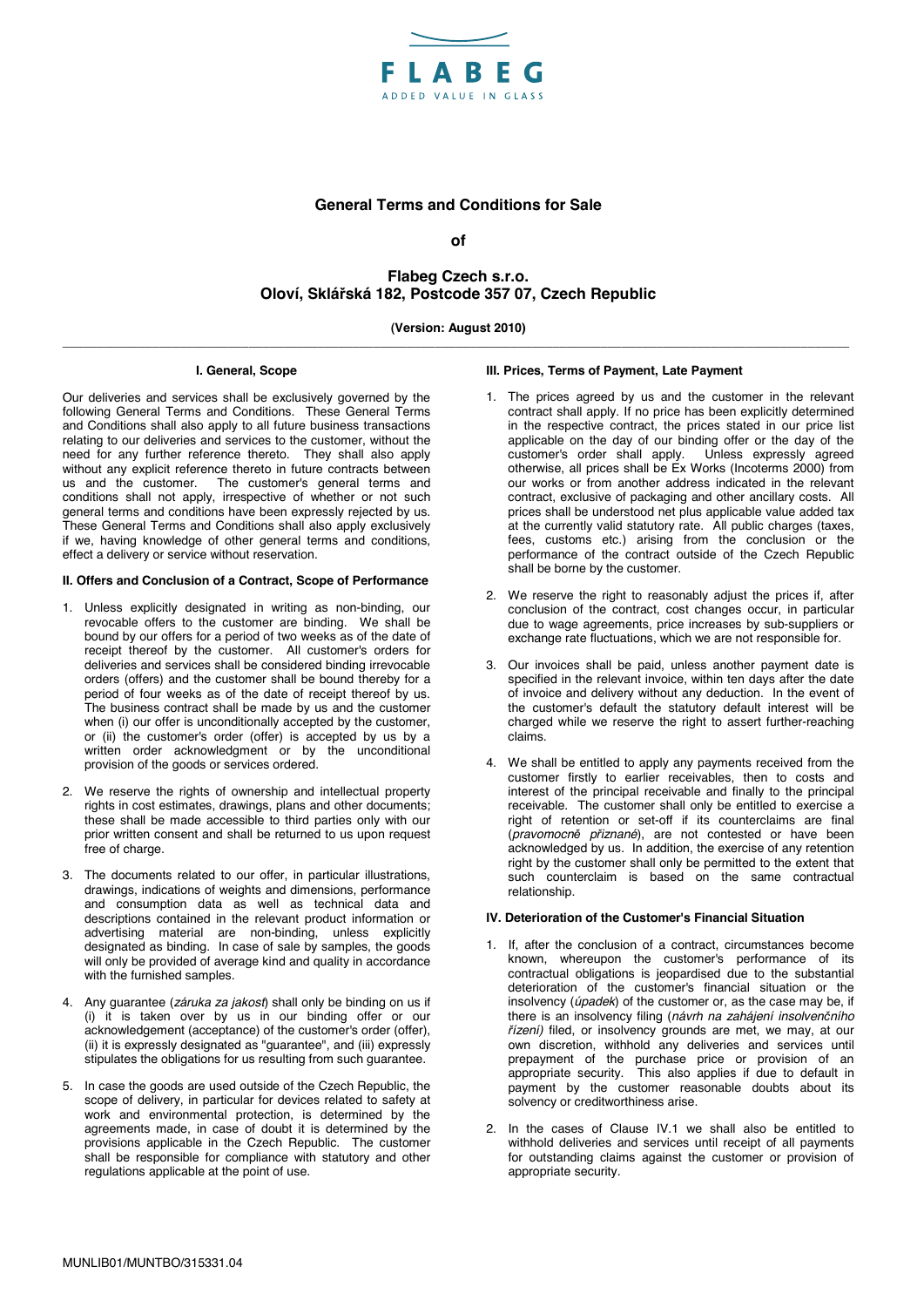3. If the customer fails to provide prepayment or provision of security in accordance with Clause IV.1 within two weeks as of the request by us, we may rescind the affected contract.

#### **V. Delivery Periods, Delay in Delivery, Partial Deliveries**

- 1. Unless explicitly designated as non-binding, the delivery or service periods stated in the contract are binding on us. Unless otherwise agreed, the delivery periods shall commence on the day of conclusion of the contract. The delivery period shall be deemed complied with if the goods have left our works or readiness for shipping has been announced by us to the customer by the time the delivery period expires.
- 2. Our adherence to delivery and service obligations is subject to the timely and correct performance of the customer's obligations. If advance payment is agreed or if the customer has to provide us with documents, permits or releases, the delivery period shall not commence before these requirements have been fulfilled.
- 3. If agreed delivery or service periods are exceeded due to circumstances we are responsible for, the customer may, after fruitless expiry of a reasonable time period set by it, rescind the affected contract by written notice. In case of non-binding delivery periods, we shall not be in delay in delivery before fruitless expiry of a reasonable time period set by the customer, with the customer not being entitled to set such time period earlier than four weeks after the lapse of the nonbinding delivery date.
- 4. In case of force majeure and other unforeseeable, unusual events we are not responsible for, such as business disruptions by fire, flood and similar events, breakdown of manufacturing facilities and machinery, delays in delivery or suspension of deliveries by our suppliers as well as disruptions of operations caused by shortage of raw materials, power or labour, strike, lockout, difficulties to obtain transport. disruptions of traffic, governmental interventions, and to the extent these events prevent us from performing on time our delivery and service obligations, we are entitled to defer the delivery or performance for the duration of the impediment plus a reasonable start up period. If the delivery or service is thereby delayed by more than one month, both parties shall be entitled to rescind the contract with respect to the volumes affected by the impairment of delivery or service.
- 5. Our liability for each case of delay in delivery shall be governed by the provisions of Clause IX.
- 6. If reasonably acceptable for the customer, we may effect partial deliveries and performances within the agreed delivery and performance periods.

#### **VI. Transfer of Risk, Transport and Packaging**

- Deliveries shall be made, unless expressly agreed otherwise between us and the customer, Ex Works (Incoterms 2000) from our works or from another address indicated in the relevant contract.
- 2. Risk (*nebezpečí škody na věci*) shall pass to the customer in accordance with Ex Works (INCOTERMS 2000). This shall also apply in case of partial deliveries or if we, by way of exception, have assumed additional obligations such as freight charges, delivery or installation, unless delivery is effected by our own vehicles or means of transportation. Risk shall also pass to the customer irrespective of whether or not the customer fulfils its obligation to take over (*převzít*) the The collection of the goods to be collected constitutes a material contractual obligation of the customer. At the customer's request and costs, we will insure the goods against theft, breakage, damage in transit, damage by fire or water, and other insurable risks specified by the customer.
- 3. If it is agreed with the customer that the goods are to be shipped by us, the method of shipping and the shipping route

will be determined by us at our sole discretion, unless otherwise agreed in writing with the customer. Also, in this case, the provisions in Clause VI.2 shall apply.

4. We do not take back disposable packaging. The title in the disposable packaging shall pass to the customer together with the title in the goods. The parties have agreed that, in accordance with Section 13(1)(b) of the Act No. 477/2001 Coll. on Packages, as amended (the "**Act on Packages**"), the customer shall be responsible for the fulfilment of any and all obligation stipulated by the Act on Packages in respect of the packaging related to the delivered goods.

#### **VII. Reservation of Title**

- 1. Without prejudice to the following provisions of this Clause VII, we reserve title in goods delivered to the customer until full payment of the purchase price, including its appurtenances (*příslušenství*).
- 2. In case of a material breach of contract by the customer, in particular the customer's default in payment, we may - without prejudice to other (damage) claims - rescind the contract and recover the goods in which title is reserved (the "**Reserved Products**"). In case of default of payment, the prior setting of a time period is not required. For the purpose of recovering the Reserved Products, the customer hereby agrees that we shall be entitled to enter the customer's business premises during normal business hours.
- 3. The customer shall treat the Reserved Products with due care, in particular the customer shall insure the same at its own costs, against any damage, in particular damage by fire, water and theft sufficiently at replacement value. The customer herewith assigns its claims under the insurance contracts to us and we hereby accept such assignment. The customer shall carry out in due time and at its costs any necessary maintenance and inspections of the Reserved Products.
- 4. For the duration of the reservation of title the customer shall not pledge the Reserved Products or use the same as security.
- 5. The customer may, in the course of its ordinary business activities, resell the Reserved Products (without any previous processing (*zpracování*)) (the "**Resale**") to its customer (the "**Sub-Customer**"). The customer's obligation to pay the purchase price to us shall be unaffected by the Resale. However, should the Resale take place, the customer hereby, for the purpose of securing the fulfilment of the customer's obligation to pay the purchase price for the Reserved Goods, including its appurtenances, in full, assigns to us a part of the customer's (future) receivable(s) against its Sub-Customer, which will arise by reason of the Resale(s), the amount of which shall be equal to the amount of the unpaid part of the purchase price including its appurtenances. We hereby purchase price, including its appurtenances. accept such assignment(s). However, the above shall not apply, i.e. the customer shall not be entitled to resell the Reserved Products, in the event that the Sub-Customer has excluded or limited the assignment of the customer's claims (receivables) against it.
- 6. The customer may, in the course of its ordinary business activities, reprocess (*zpracovat*) (the "**Reprocessing**") the Reserved Products (the "**Reprocessed Products**"), in which case we and the customer have agreed that the reservation of title in the Reserved Products under Clause VII.1 shall cease to apply when a new thing is created. The customer's obligation to pay the purchase price to us shall be unaffected by the Reprocessing and, for the purpose of securing the fulfilment of the customer's obligation to pay the purchase price for the Reserved Goods, including its appurtenances, in full, the customer hereby transfers to us co-title in the Reprocessed Products in the proportion of the value of the Reserved Products (the amount of which shall be equal the amount of the unpaid part of the purchase price, including its appurtenances) to the other items reprocessed at the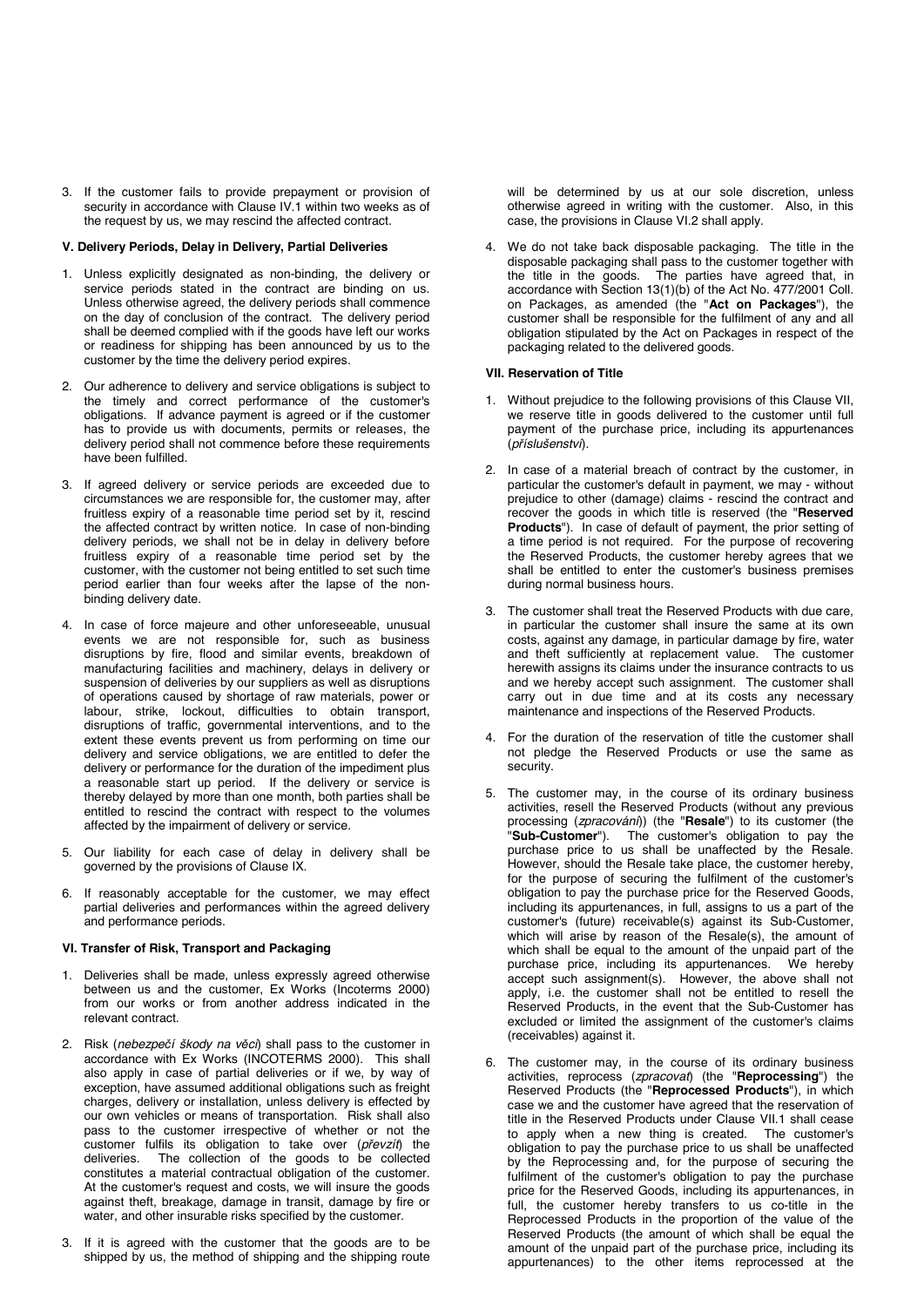Reprocessing. To the extent this provision is not applicable in a particular case (e.g. due to co-processing of third-party items), Section 135b of the Czech Civil Code shall apply.

 If the customer pays the purchase price, including its appurtenances, to us in full, our co-title in the Reprocessed Products shall cease to exist and automatically return to the customer.

 If the customer is in default in payment, being considered a material breach of contract, we may at any time - without prejudice to other (damage) claims - realise the co-title in the Reprocessed Products in a reasonable manner.

 The customer may, in the course of its ordinary business activities, resell the Reprocessed Products to its Sub-Customer (the "**Resale of Reprocessed Products**"). The customer's obligation to pay the purchase price to us shall be unaffected by the Resale of Reprocessed Products. However, should the Resale of Reprocessed Products take place, the customer hereby, for the purpose of securing the fulfilment of the customer's obligation to pay the purchase price for the Reserved Goods, including its appurtenances, in full, assigns to us a part of the customer's (future) receivable(s) against its Sub-Customer, which will arise by reason of the Resale(s) of Reprocessed Products, the amount of which shall be equal to the amount of the unpaid part of the purchase price, including its appurtenances. We hereby accept such assignment(s). However, the above shall not apply, i.e. the customer shall not be entitled to resell the Reprocessed Products, in the event that the Sub-Customer has excluded or limited the assignment of the customer's claims (receivables) against it.

7. In case of the assignment(s) of the receivables (claims) under Clause VII.5 and/or VII.6, the customer shall retain the right to collect the claims.

 Our right to collect the assigned receivables by ourselves shall not be affected thereby. However, we shall not collect the receivables as long as:

- a) the customer is not in default with its payment obligations against us;
- b) the customer's financial situation is not deteriorated substantially;
- c) insolvency (*úpadek*) of the customer is not declared by the relevant authority;
- d) an insolvency filing (*návrh na zahájení insolvenčního řízení)* is not filed against the customer; or
- e) insolvency grounds are not met.

 If any of this is the case, we may request the customer to disclose the assigned receivables and the respective debtors, to furnish all data necessary for collection, to hand over to us all documents pertaining thereto and to inform its debtors of the assignment(s). In such case the customer's right to collect the claims shall be extinguished.

8. The customer shall notify us in writing without undue delay of all seizures, attachments and other interference by third parties with respect to the Reserved Products or Reprocessed Products.

#### **VIII. Customer's Claims in the Event of Defects**

- 1. We shall be responsible for defects in the delivered goods existing in the goods at the time of passing of the risk (*nebezpečí škody na věci*) to the customer.
- 2. The customer shall carry out the inspection of the delivered goods without undue delay after the passing of the risk to the customer. The customer shall notify us in writing of any obvious defects (*zjevné vady*) discovered by the customer at the inspection of the goods without undue delay thereafter, but

within one week after the passing of the risk, at the latest. The customer shall notify us in writing of any hidden defects (*skryté vady*) without undue delay after being discovered by the customer, but at the latest within one year after the passing of the risk. The customer's claims for defects shall be forfeited if a notice of defect has not been made in time or properly,<br>unless a defect has been fraudulently concealed. The unless a defect has been fraudulently concealed. acceptance of goods may not be refused by the customer for defects that are not of a material nature.

- 3. Without our prior written consent, we will not bear the costs caused by the customer for examination of possible defects. For an effective handling of claims for defects, we will sort out defective goods from an affected delivery, unless we instruct the customer otherwise. The customer will not be entitled to dispose of defective goods without our prior written consent. Upon our request, the customer shall send the defective goods to us for examination.
- 4. The customer shall not be entitled to claims for defects for used goods (použité zboží) or goods that have been agreed to be of a lower quality category (zboží nižší kvality). The same shall apply in case of deviations, in particular deviations of dimensions, thicknesses, weight, performance data or colour nuances, which are within the tolerances customary in the industry, as well as in case of immaterial reduction of the value or usability of the goods.
- 5. In case of defects, we will remove the same in the manner determined by us at our own discretion, either by rectification (oprava zboží) or replacement of the goods (*dodání*  náhradního zboží, příp. dodání chybějícího zboží). claims of the customer with respect to defects, in particular the right to a reasonable price reduction, are excluded. Rectification or replacement of goods shall be made without acknowledgement of a legal obligation (*uznání závazku*). For repaired goods the remainder of the original limitation period shall run from the return of the repaired good; the same shall apply for replaced goods.
- 6. If we fail to remove a defect in accordance with these General Terms and Conditions, the customer may rescind the affected contract. In case of removal of a defect by rectification (*oprava*  zboží), we shall be deemed to have failed to remove the defect after the third unsuccessful attempt to remove it in this way.
- 7. If the customer wrongly asserts claims for defects (e.g. the goods were not defective), we may charge to the customer any reasonable costs thus incurred by us.
- 8. Our liability for any damage the customer may have suffered due to defects of goods delivered by us or for any futile expenses shall be governed by the provisions of Clause IX.

#### **IX. Liability**

- We shall only be liable for damages to the extent such damages are typical and foreseeable at the moment of conclusion of the relevant contract to which these General Terms and Conditions apply.
- 2. The parties hereby declare that they consider the amount of Euro 1.5 million to be the maximum amount of damage<br>foreseeable by the parties per damaging event. We will foreseeable by the parties per damaging event. We will conclude and maintain insurance coverage with a corresponding contract amount (at least Euro 1.5 million per damaging event).
- 3. To the extent permissible under Czech laws, we hereby limit our liability as follows:
	- a) with respect to breach of a material contractual obligation, we shall be liable only in case of a culpable breach (*porušení z nedbalosti*); and